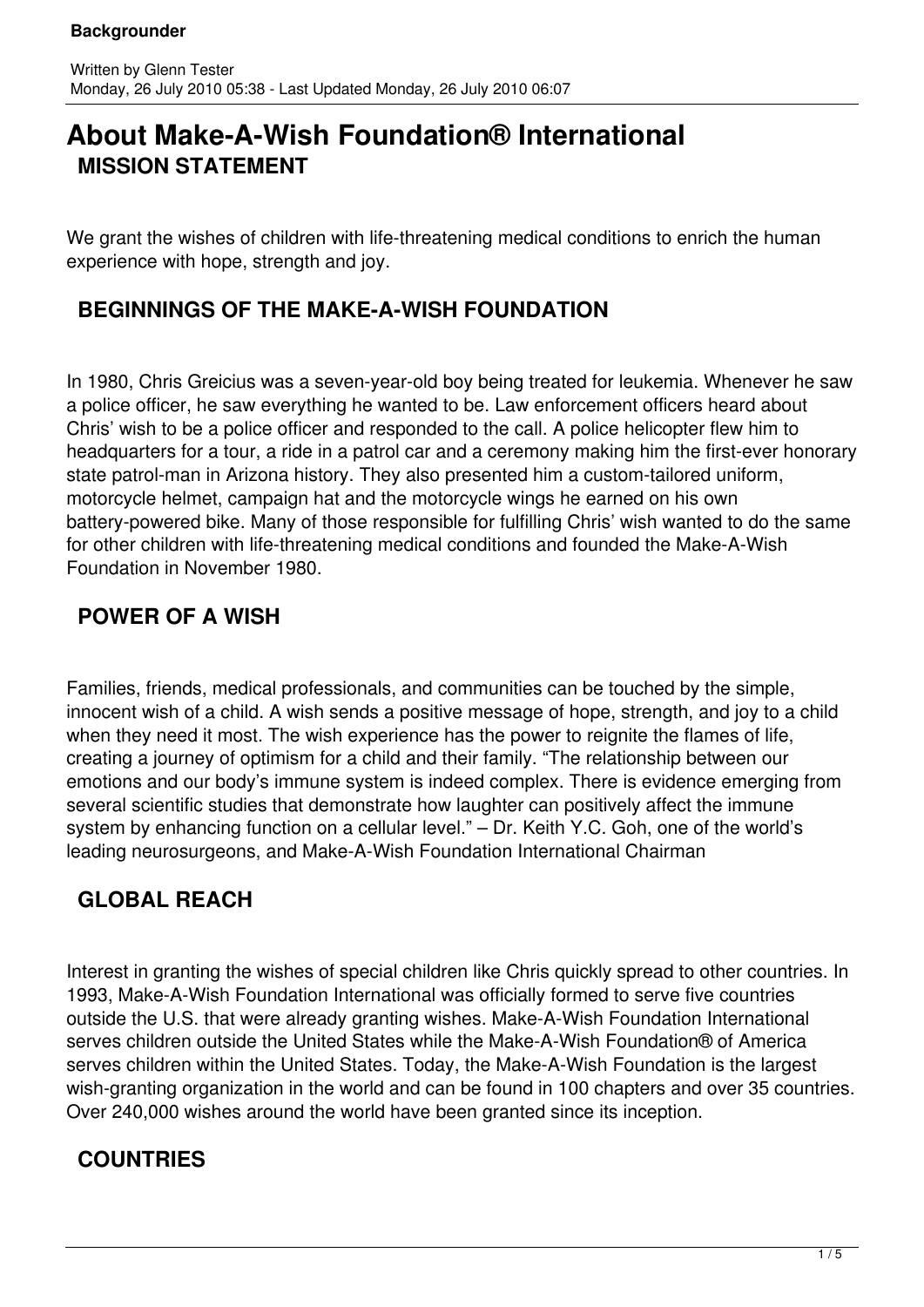The 36 Affiliates of Make-A-Wish Foundation International include:

- Argentina
- Australia
- Austria
- Belgium South
- Belgium Vlaanderen
- Brazil
- Canada
- Chile
- Denmark
- France
- Germany
- Greece
- Hong Kong
- India
- Ireland
- Israel
- Italy
- Japan
- Korea
- Malaysia
- Mexico
- Netherlands
- New Zealand
- Pakistan
- Panama
- Peru
- Philippines
- Portugal
- Singapore
- Spain
- Switzerland
- Taiwan
- Thailand
- Turkey
- United Arab Emirates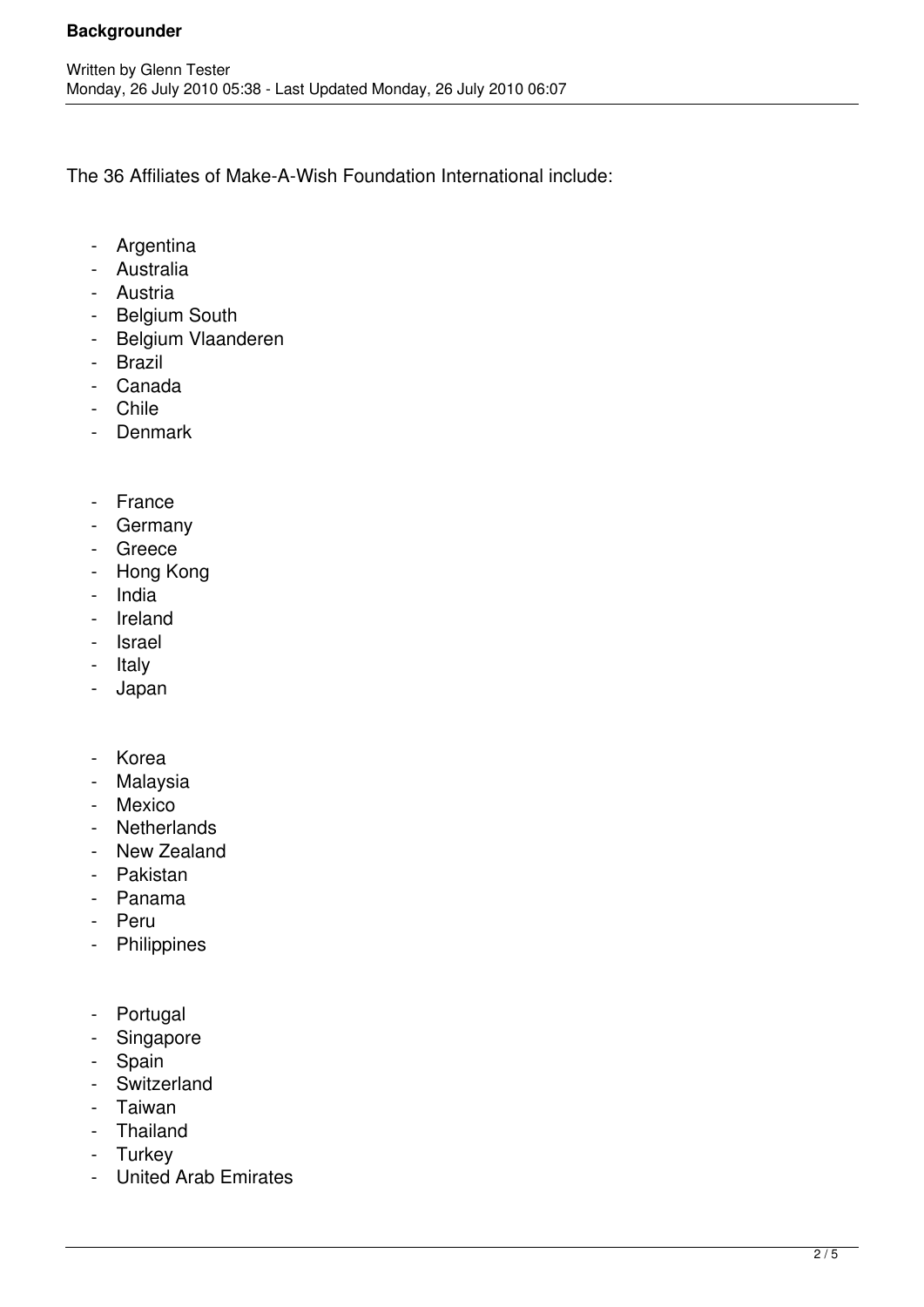United Kingdom

## **ELIGIBLITY**

We grant the wishes of medically eligible children who:

- have been diagnosed with a life-threatening medical condition
- are at least 3 years of age, but have not yet reached their 18th birthday

 - have not received a wish from another wish-granting organization. The child's physician determines whether a child is medically eligible to receive a wish.

## **THE WISH PROCESS**

Every wish is a memorable experience for the wish child, the family and those who participate in the wish. The Foundation follows a process to create memorable wish experiences for each wish child:

#### **STEP ONE: The Wish Referral**

Out of respect for the privacy of the children and families Make-A-Wish Foundation International serves, only these sources may refer a child:

 - a medical professional treating the child (doctor, nurse, social worker or child-life specialist);

- the child's parents or legal guardians;
- the potential wish child.

#### **STEP TWO: Determining the Child's Eligibility**

Children who have been diagnosed with a life-threatening medical condition and are at least 3 years of age but have not yet reached their 18th birthday may be eligible for a wish. The treating physician determines whether a child is medically eligible to receive a wish. A child also must not have received a wish from another wish-granting organization to qualify. Make-A-Wish Foundation International grants wishes to children who qualify for our services without regard to race, creed, religion, sex, economic status, or national origin. Make-A-Wish Foundation International respects the privacy of the children and families we serve. We consider all wish child information confidential and will not discuss the information with outside parties unless it is needed for the wish, and the parents or guardians have consented.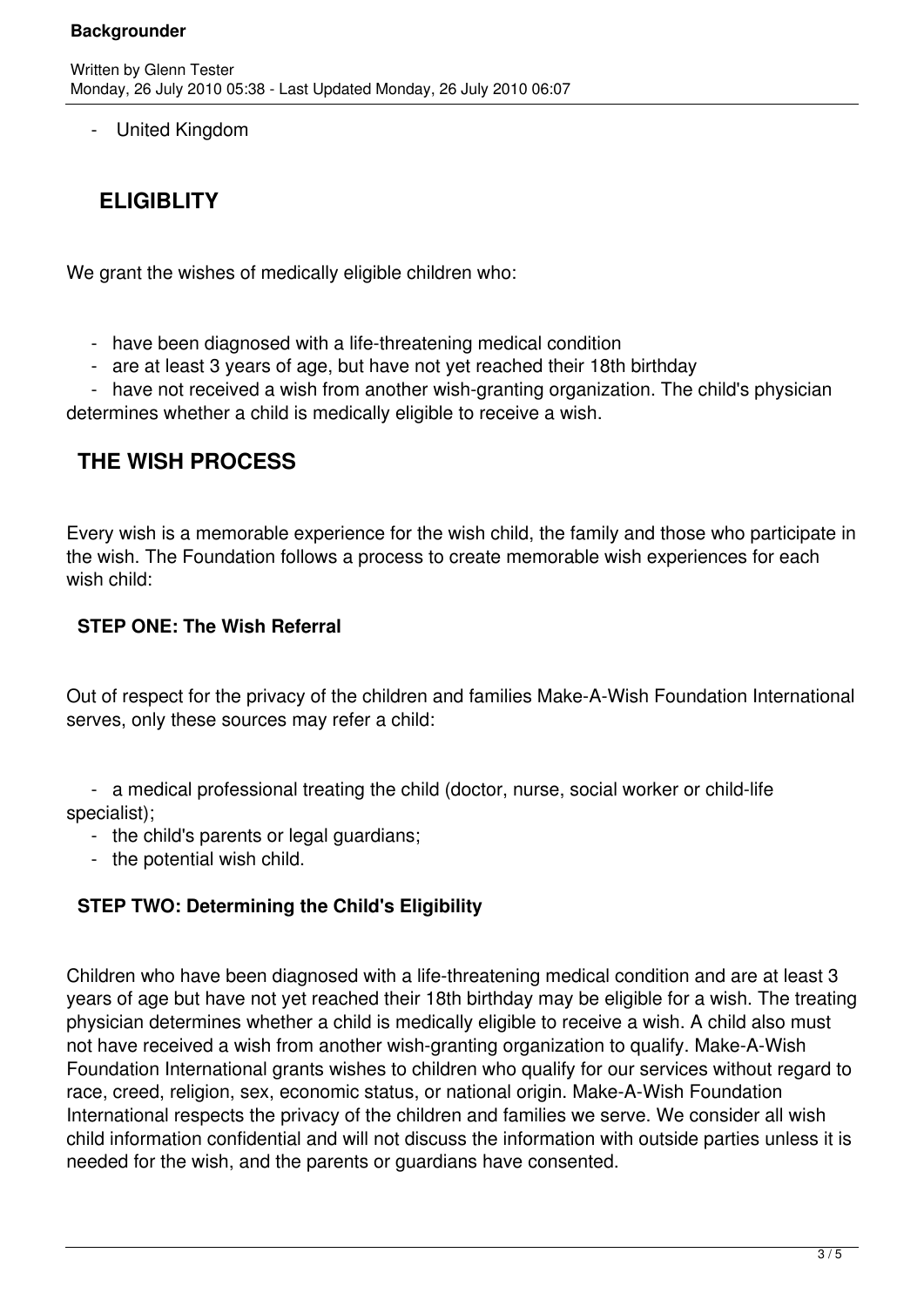#### **STEP THREE: Choosing a Wish**

Once the child is deemed medically eligible, we send one of our enthusiastic wish teams to learn the child's one true wish. These passionate individuals help children explore their imaginations for the experience that will thrill and inspire them. Wishes generally fall into one of these categories: I wish to have… I wish to be... I wish to go… I wish to meet…

#### **STEP FOUR: Making a Wish Come True**

Finally, our wish granters create an unforgettable experience driven by the wish child's creativity. The experience enriches the lives of the children, their families and sometimes their entire community. All members of the wish child's immediate family take part in the wish whenever possible, and all wish expenses are fully covered by the Foundation – giving the wish child and family a respite from the stress of dealing with a life-threatening illness. In many cases, a wish experience is a source of inspiration for children undergoing difficult medical treatments and a positive force that helps them overcome their obstacles.

## **FUNDING SOURCES**

Make-A-Wish Foundation International finances its endeavors through individual contributions, corporate donations, grants, and other assessments. The organization also relies on in-kind contributions to lessen the cost of goods and services. For the fifth straight year, Make-A-Wish Foundation International received the highest four-star rating from the United States' largest independent evaluator of charities, Charity Navigator, for outstanding performance and commitment to fiscal responsibility.

## **VOLUNTEERING**

Thousands of volunteers around the world generously give their time, talents, and energy to fulfill the Make-A-Wish mission. In 2008 alone, nearly 30,000 volunteers served Make-A-Wish offices around the world in a variety of capacities including wish granting, office administrative support, special event planning and coordinating, Web site design, fund-raising and much more. Individuals can offer to volunteer by visiting www.worldwish.org or by contacting their local Make-A-Wish office.

## **WISHES BY THE NUMBERS**